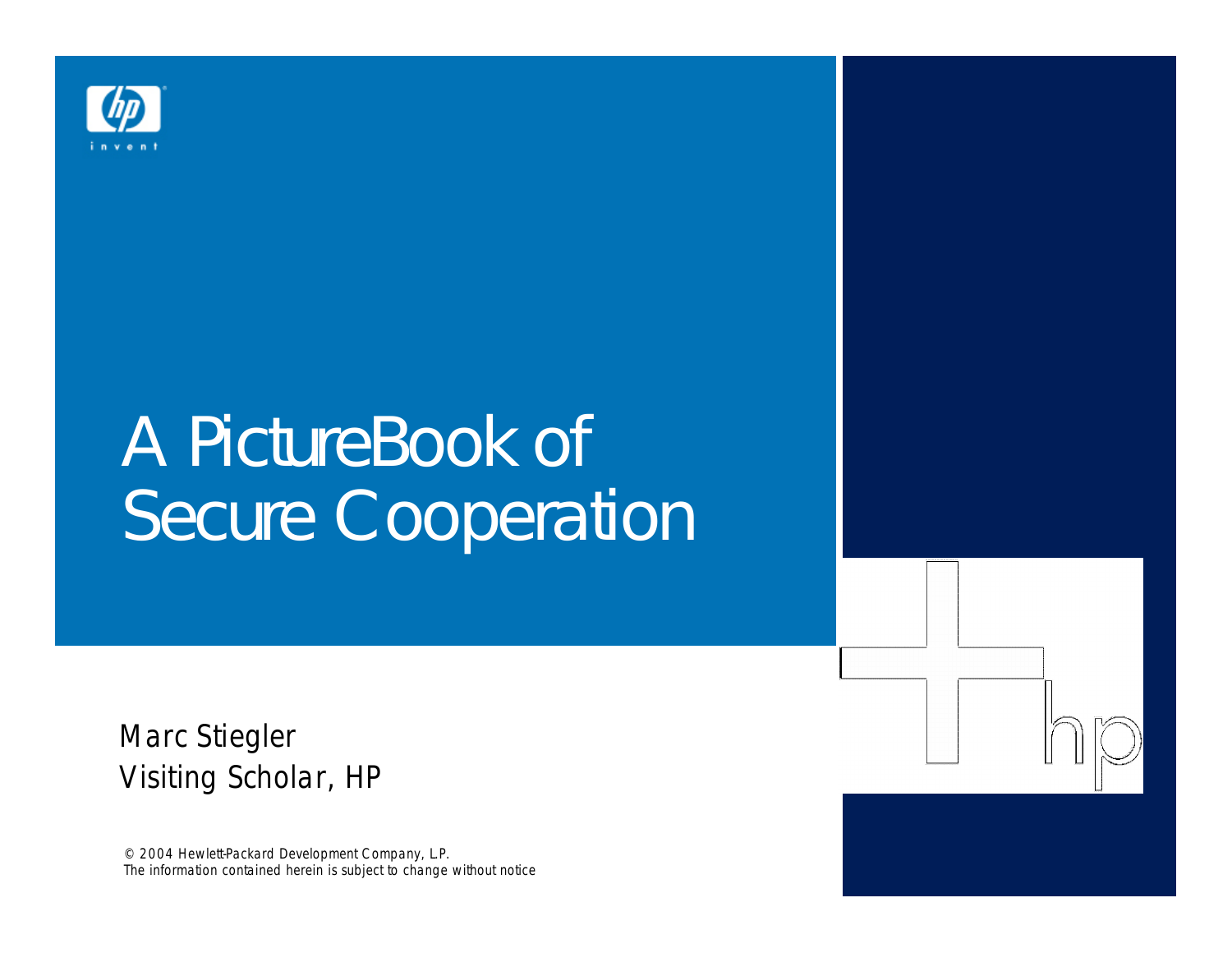

### Yin and Yang, POLA and Delegation



The Principle of Least Authority (POLA) simply states, give people exactly the authority they need, neither more nor less.

To have *enough* authority, one must often receive a part of someone else's authority: POLA requires delegation. To avoid *excess* authority, delegation must only include what is needed: delegation requires POLA.

POLA is required for security. Delegation is required for cooperation. Secure cooperation is not possible without both.

This picturebook presents a toolkit of composable building blocks from which an endless variety of patterns of secure cooperation may be built. Each element supplies both delegation and security, as do systems built with them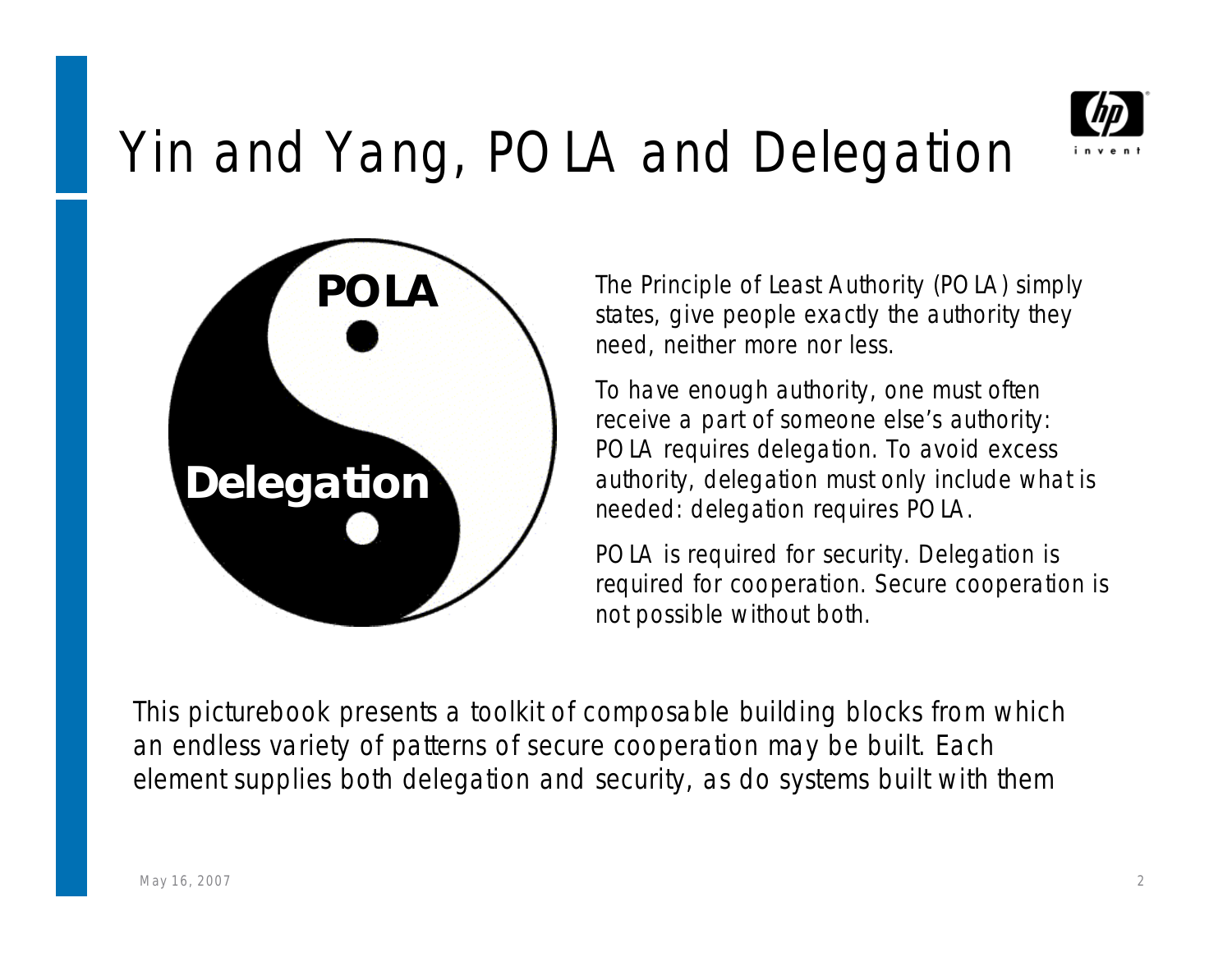

#### Facet



•A *facet* presents a subset of the authorities embodied in a more powerful object. In this example, a read facet is made for a simple read/write File object with 2 methods, getBytes() and setBytes(bytes). The getBytes method and its reply are transparently forwarded through the Read Facet; the setBytes method is not.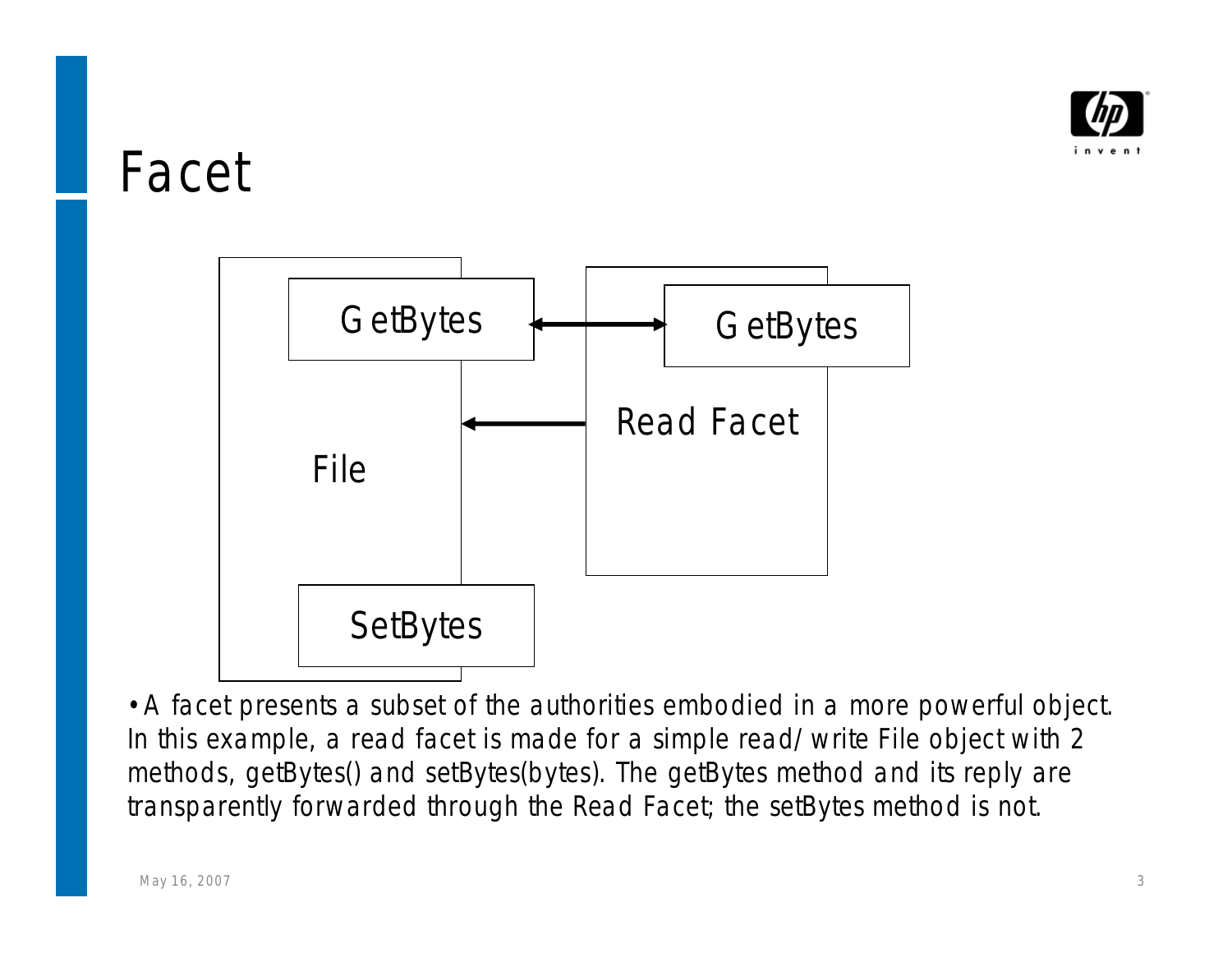

#### Revocable Forwarder



•A revocable forwarder has 2 parts: the forwarder simply forwards messages&replies to&from the underlying powerful object. The revoker, when called into action, destroys the link to the underlying object, effectively revoking the authority conveyed by the forwarder. The Revoker holds only the power to revoke; it can be given to people who are not trusted with the forwarded file authority.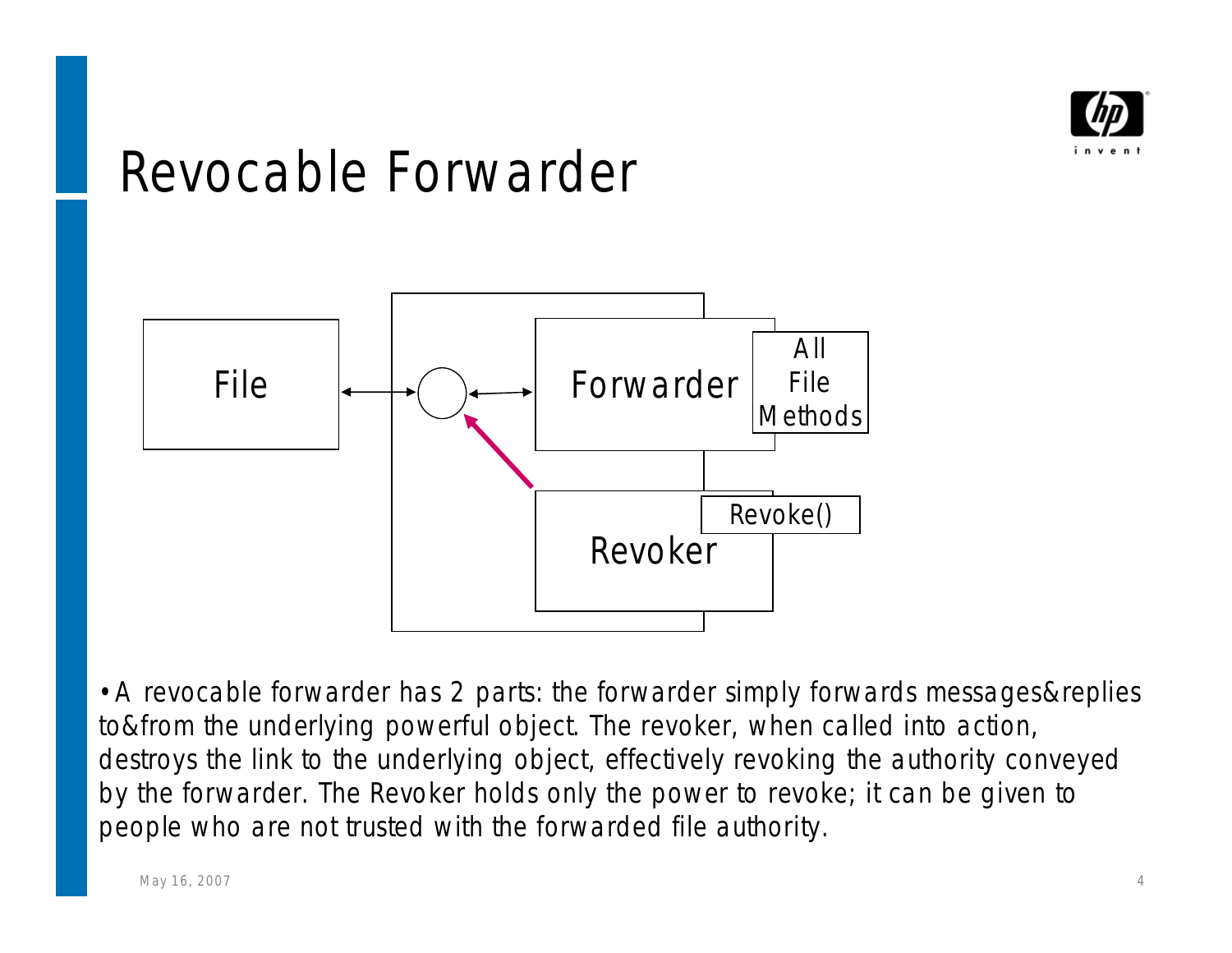

#### Composition



Already we have enough parts to do interesting compositions. Combining a read facet and a revocable forwarder, we create a temporary read authority. In practice, if a programmer needs to create a revocable read facet, he may create a single object rather than 2 as depicted here. But one can imagine tools, even graphical tools given to end users, that would allow tinker-toy construction of POLA-rized delegatable authorities as depicted here.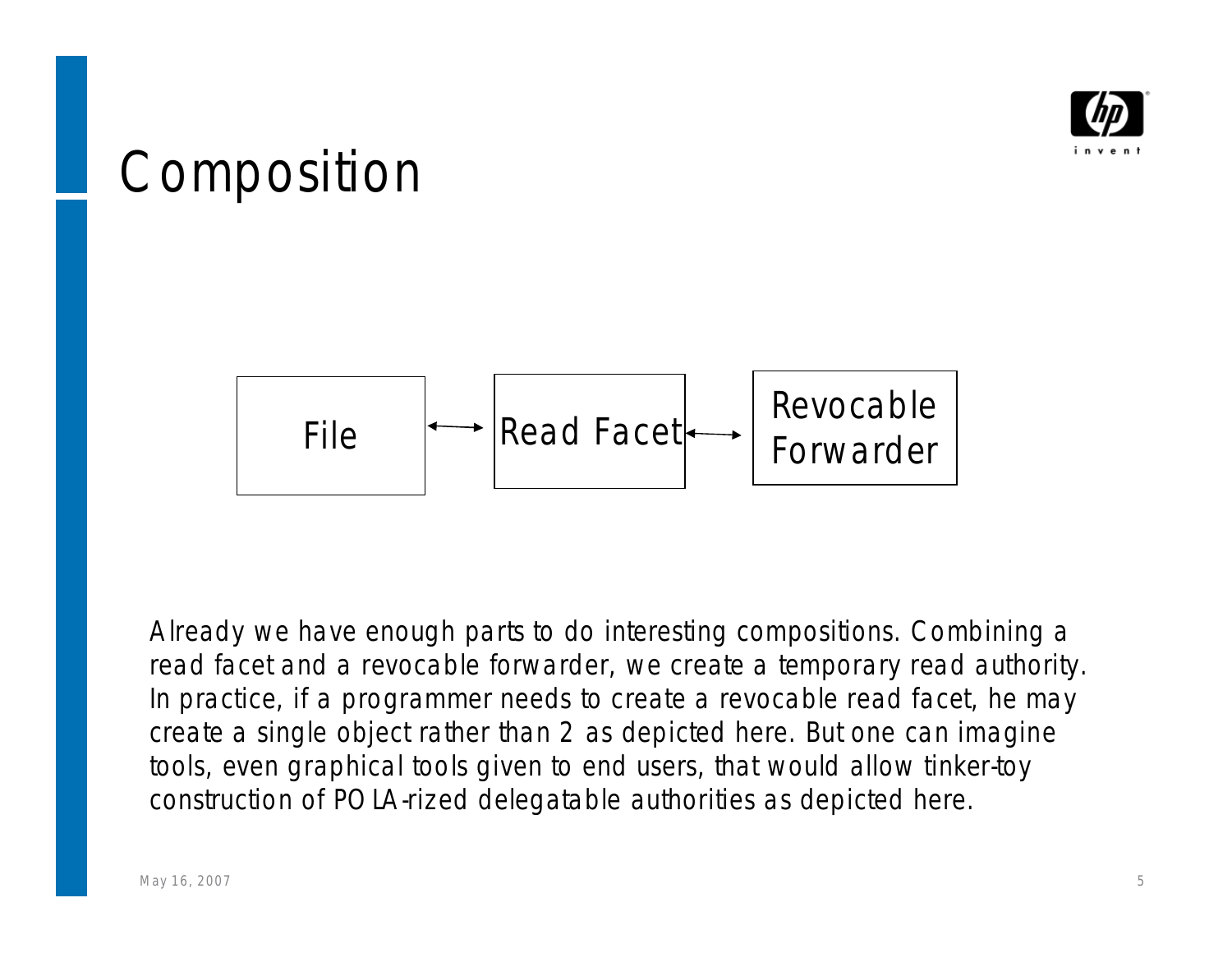

# Logger (Logging Forwarder)



The logger is another forwarder that simply creates an audit trail of messages sent to the powerful authority by the recipient of the logger. The recipient description may be the "petname" of the entity to whom the authority is being granted. Petnames are described later.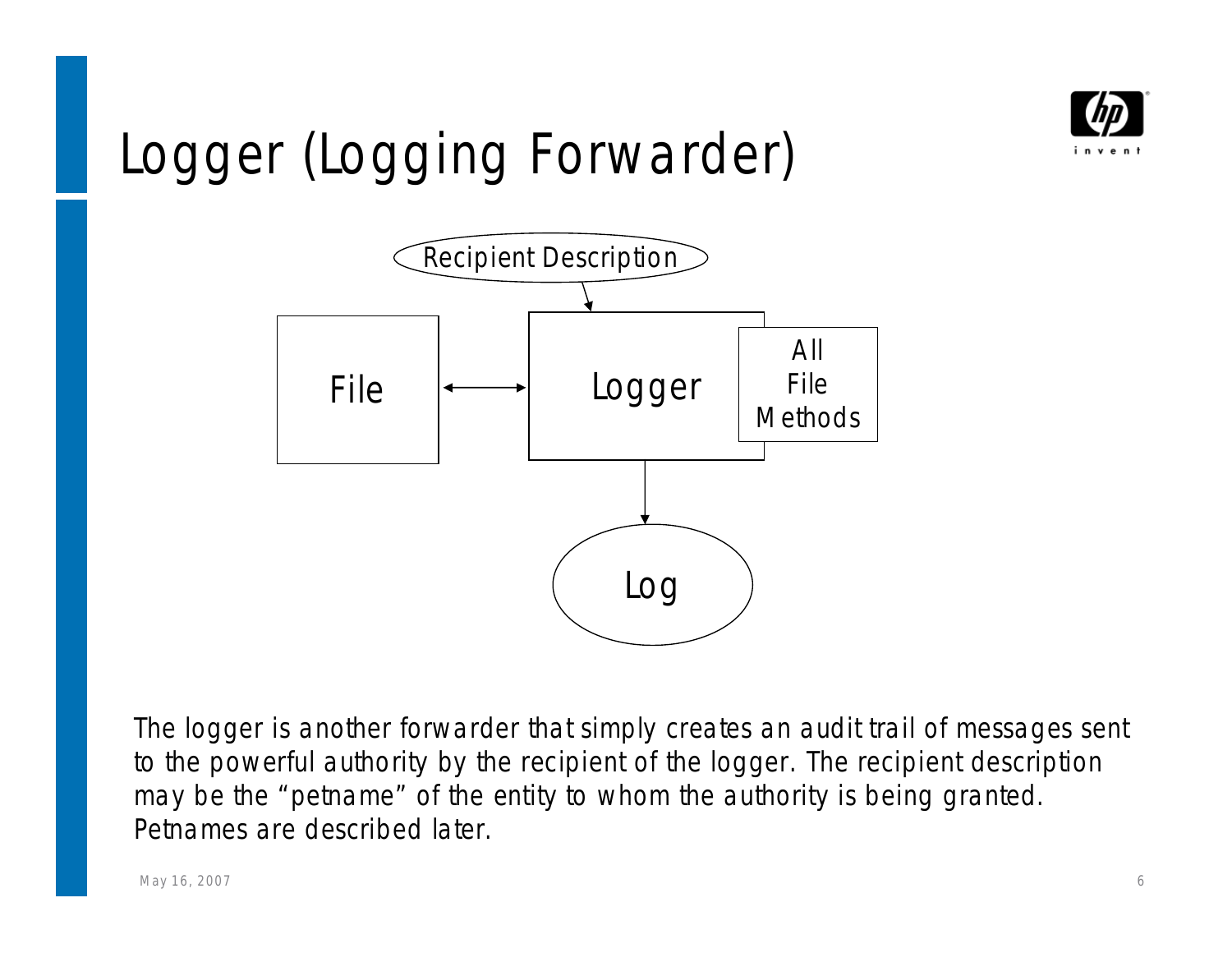

### Accountability



May 16, 2007 7 Alice is logging all Bob's actions on the project. She holds Bob accountable for anything that happens to the project via the logging forwarder she gave him. Bob holds Carol accountable for any action via the logger he gives to her. Alice holds Bob responsible for anything Carol does. This exactly parallels the way delegation and accountability occur in the physical world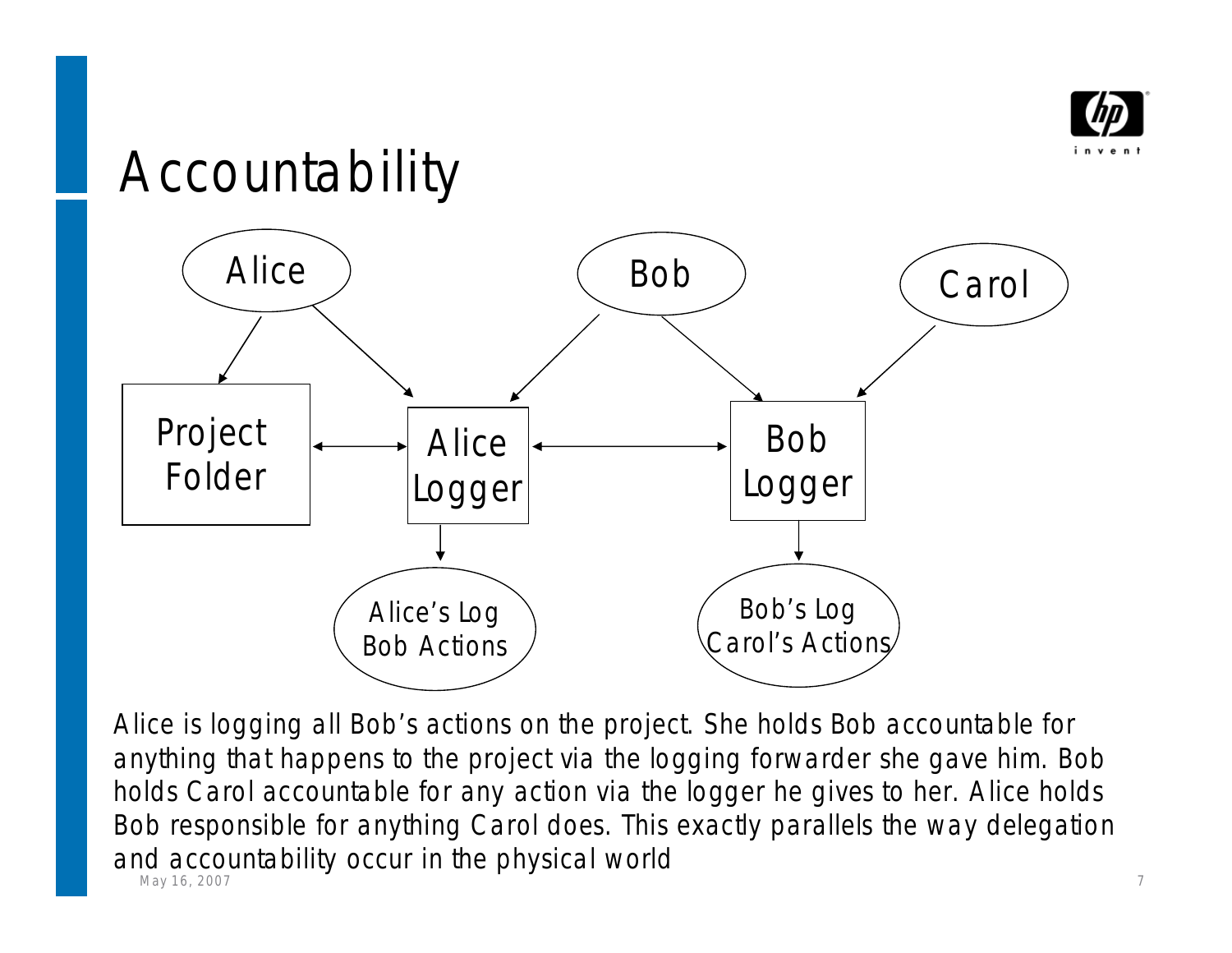

# Polarized Delegation Chain



May 16, 2007 **8** 8 A chain of delegations, each of which is more restricted. Alan maintains the configuration file for an application in the app folder on a corporate server. No person should have to grant an excess authority to anyone; no person should have to grant any authority to someone they do not personally have reason to trust. The composition should still work correctly even if Mike is an employee of the application vendor. If Alice revokes Mike, the Alan authority needs to be automatically revoked for security to be preserved in an intuitive, locally-comprehensible fashion. This is a real life example, only the names are changed.<br>May 16, 2007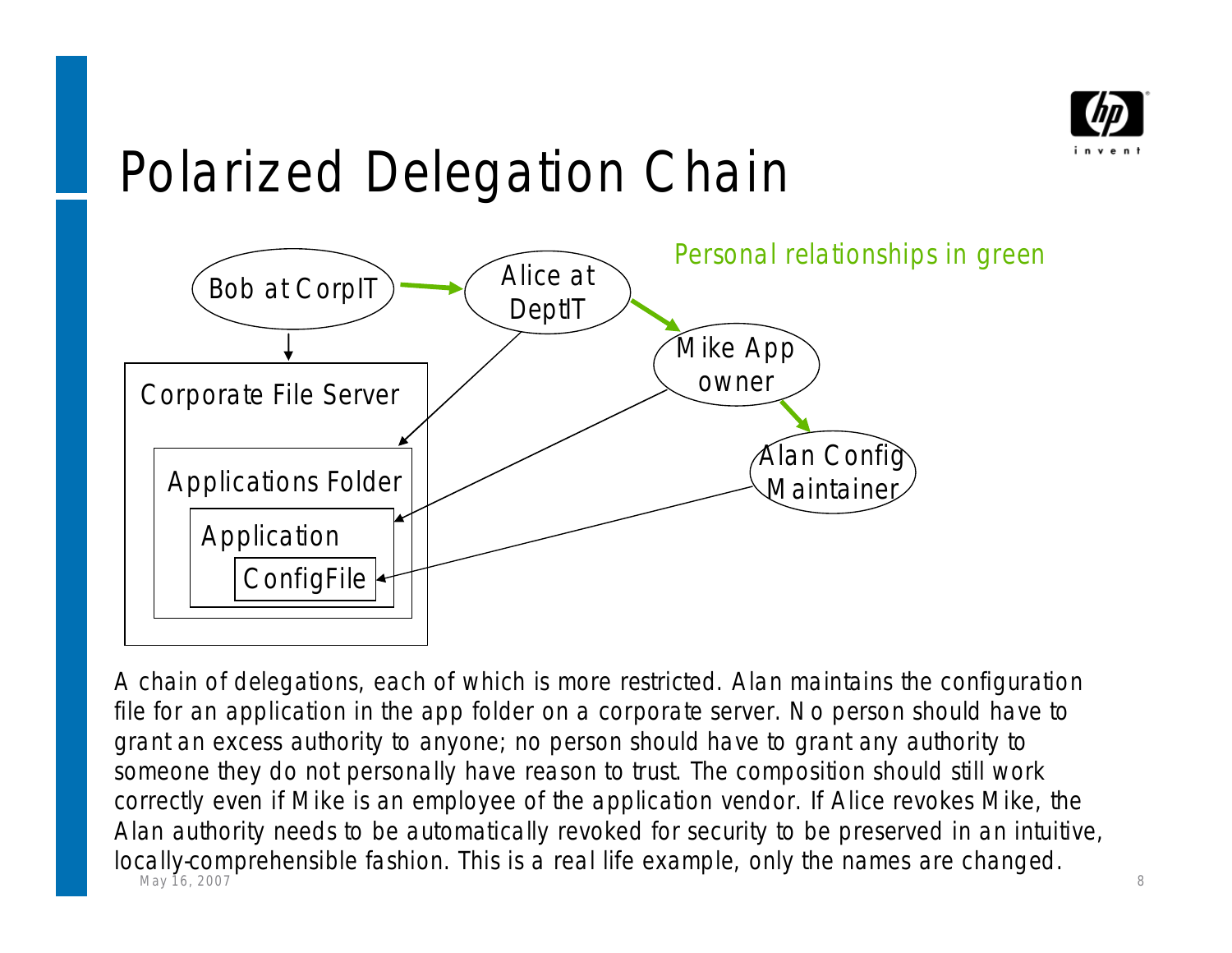

#### Sealer/Unsealer



semantics as a public/private key pair, but in the local case, using object references, does not need any actual crypto.

May 16, 2007 9 An object is placed in a sealed box using the sealer. The object can be retrieved from the box only by using the unsealer. If the sealer is made public, and the unsealer is held privately, anyone can send the holder of the unsealer a secret object ("encryption"). If the unsealer is made public, and the sealer held privately, anyone can know that the object was put in the box by the owner of the sealer ("signing")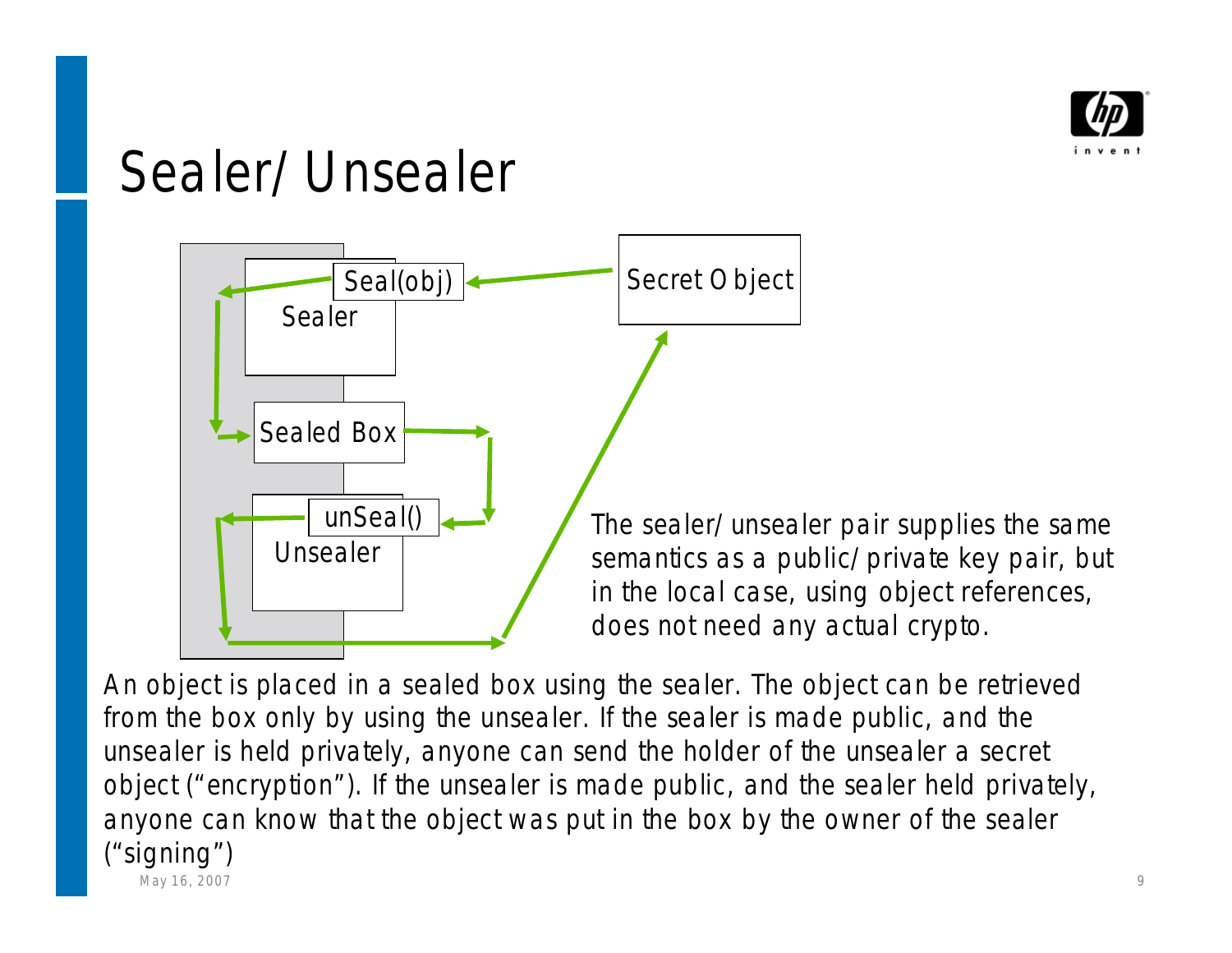



memorable, but private rather than global.<br>May 16, 2007 Petname systems are able to surmount the paradox of Zooko's Triangle, which states that any single name can have only two of the three desirable properties: globality, secure uniqueness, and memorableness. Domain names, for example, are global and memorable, but are not securely unique (both forgeable and phishable). In a petname system, the key is global and secure. The nickname is the key owner's own suggestion as to the memorable name for himself, global and memorable. The petname is assigned by a user of the key; it is secure and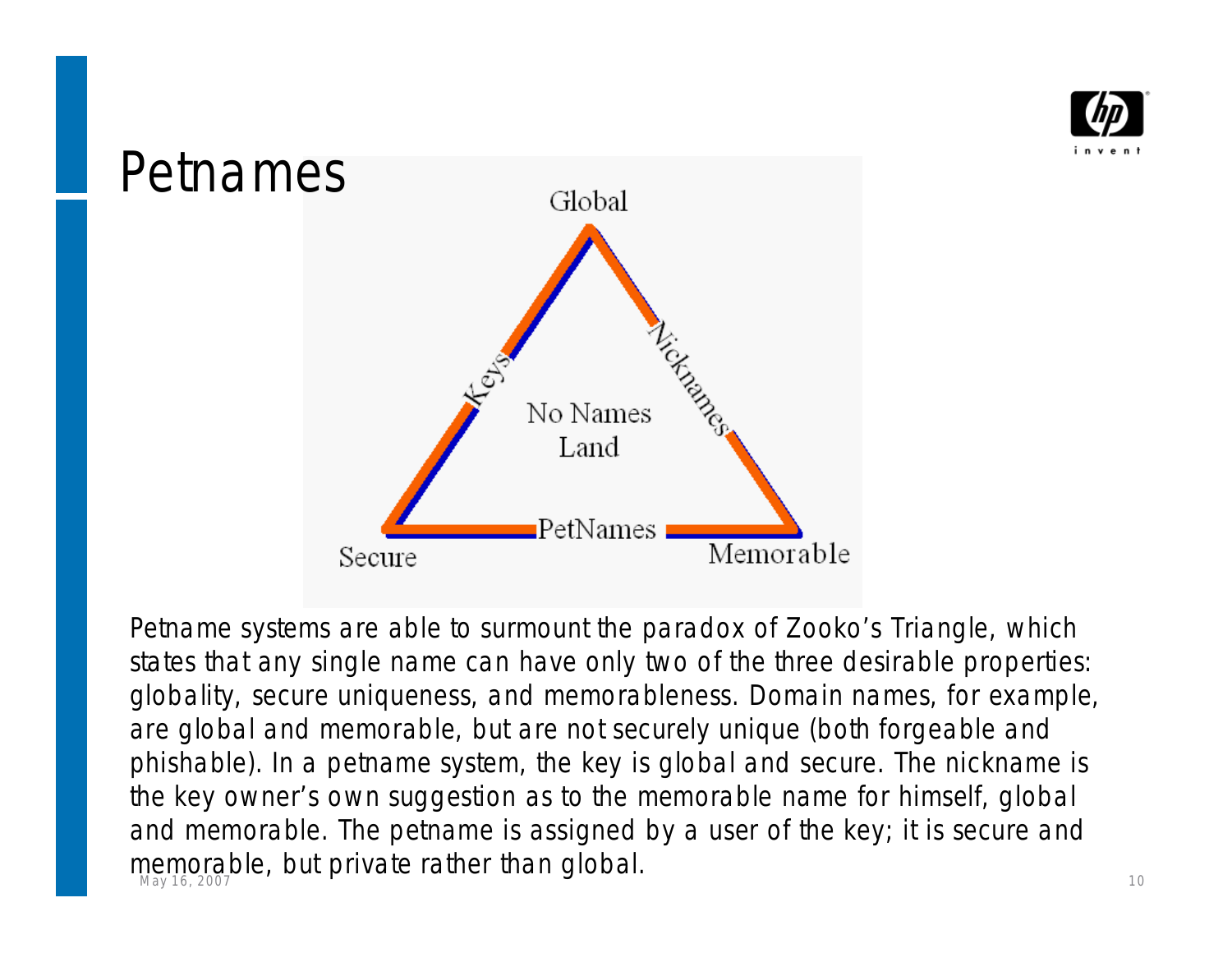

### Finance 1: Credit Card Breach



In the credit card model of financial transactions, the owner of the card grants full authority over the whole credit line to the merchant; the merchant takes as much as he desires. The result is inevitable: fraud on a massive scale, resulting in risk management transaction overheads comparable to imposition of a second California State Sales Tax.

This is a pattern of failure, in which delegation is so important that people will delegate even without POLA, voluntarily breaching their own security. The consequences are both obvious (fraud, high overhead rates) and subtle (harsh restrictions on who may qualify as a merchant).

May 16, 2007 **11 No. 2008** 12:00 12:00 12:00 12:00 12:00 12:00 12:00 12:00 12:00 12:00 12:00 12:00 12:00 12:00 12:00 12:00 12:00 12:00 12:00 12:00 12:00 12:00 12:00 12:00 12:00 12:00 12:00 12:00 12:00 12:00 12:00 12:00 12: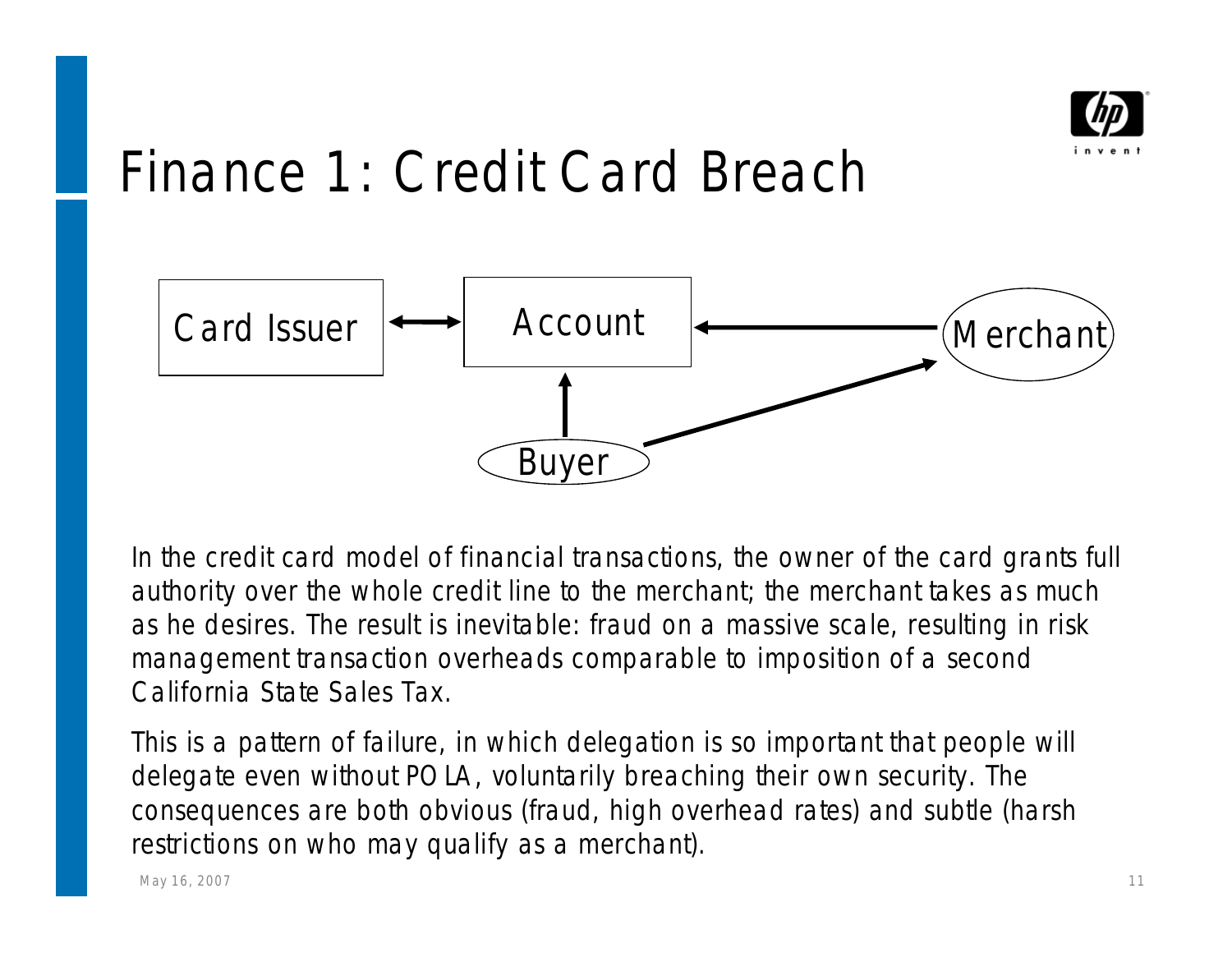



Мау 16, 2007 <del>12 года од 2008 година, којшто под става од 2008 година, којшто под става од 2</del>12 година и 12 година In a simple secure bank transfer, the payer creates a temporary purse to hold the payment, and gives the receiver a reference to the purse. The receiver is considered paid after bank acknowledgement that the money has been transferred from the purse to the recipient account. In the simplest version of this, the accounts and purses all use the same protocol, i.e., they are all purses. In the industrial version (the Waterken IOU protocol), an additional separate object, the transfer object, is introduced to accommodate more complex relationships.<br>May 16, 2007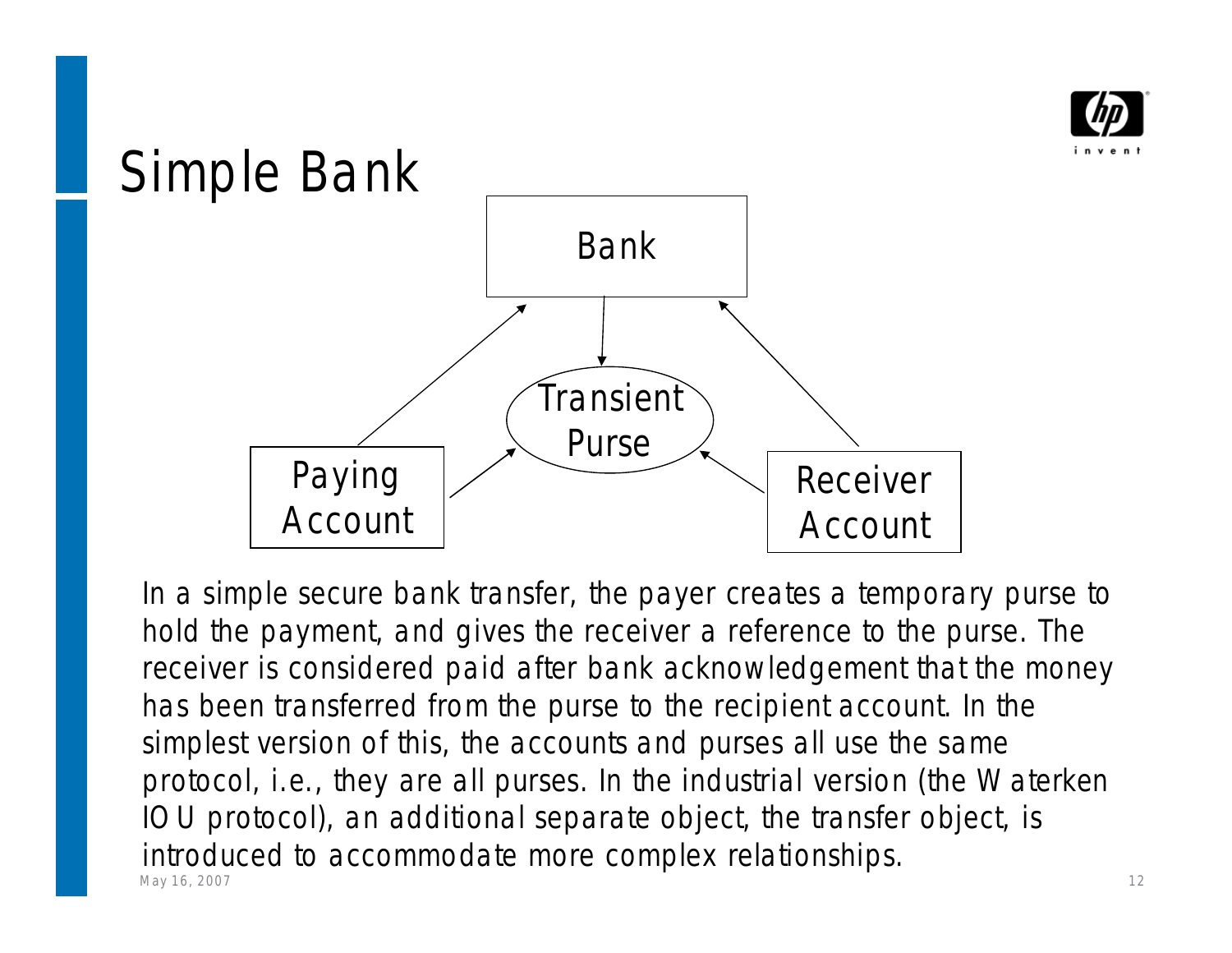

### Finance 2: Periodic Payment



May 16, 2007 2008 2009 2012 2022 2023 2024 2022 2022 2023 2024 2022 2023 2024 2022 2023 2024 2022 2023 2024 20 In the Periodic Payment, the merchant gives the buyer a deposit-only facet on his account. The buyer gives that facet to an object he creates with a reference to his own account, that periodically withdraws money from the account and sends it to the deposit facet. This is similar to the Way the program Quicken automates monthly bills.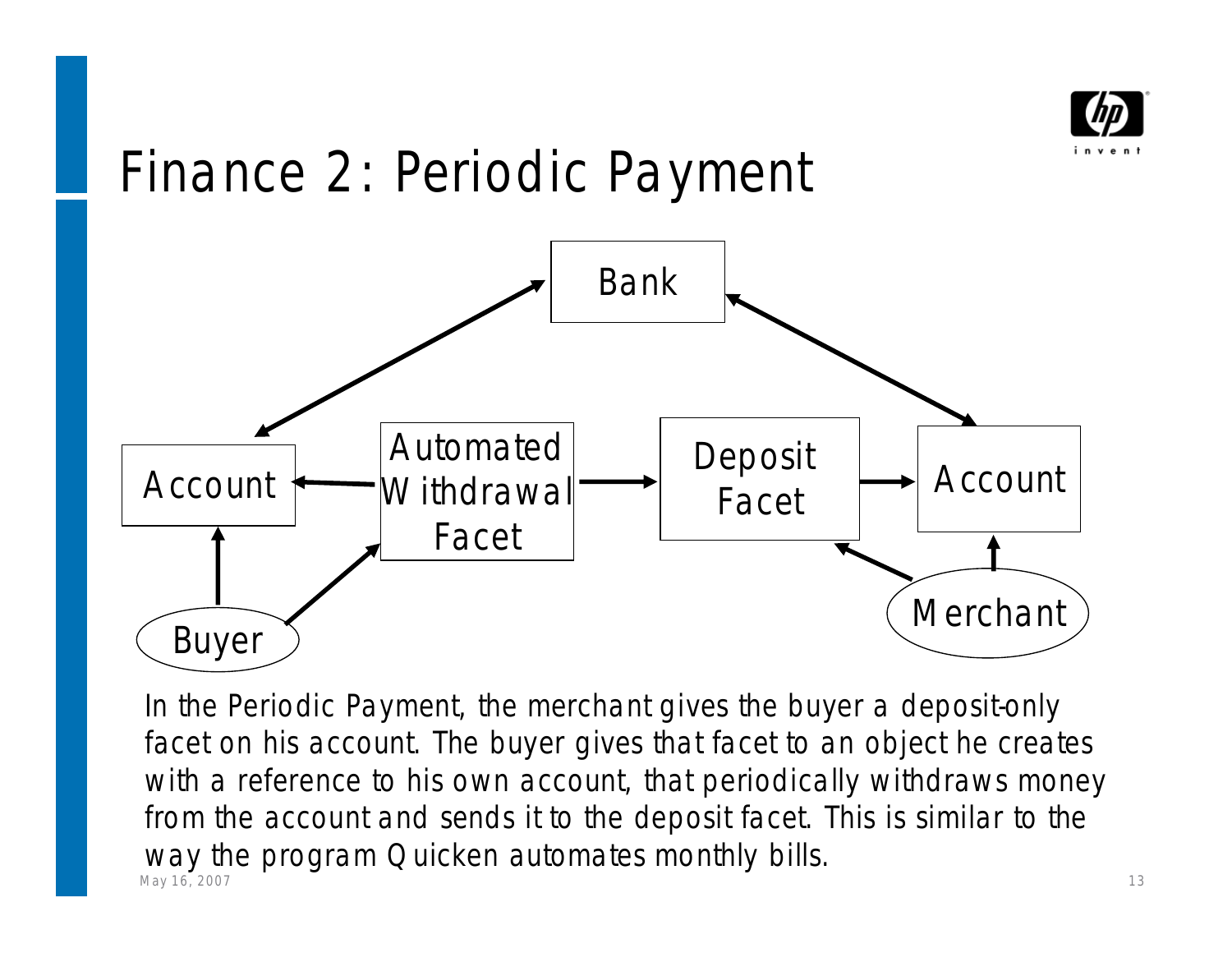

A monthly electric bill fluctuates in cost. A risk-limiting approach for the buyer is to create a withdrawal-limited facet on his account for the vendor. The facet might implement, "allow withdrawals up to \$350 every 30 days". This facet is handed to the merchant, who hands it to the program that computes the monthly cost, and withdraws that amount. If the amount requested for withdrawal exceeds the authorization, both owner and merchant are notified.

May 16, 2007 the contract of the contract of the contract of the contract of the contract of the contract of the contract of the contract of the contract of the contract of the contract of the contract of the contract of t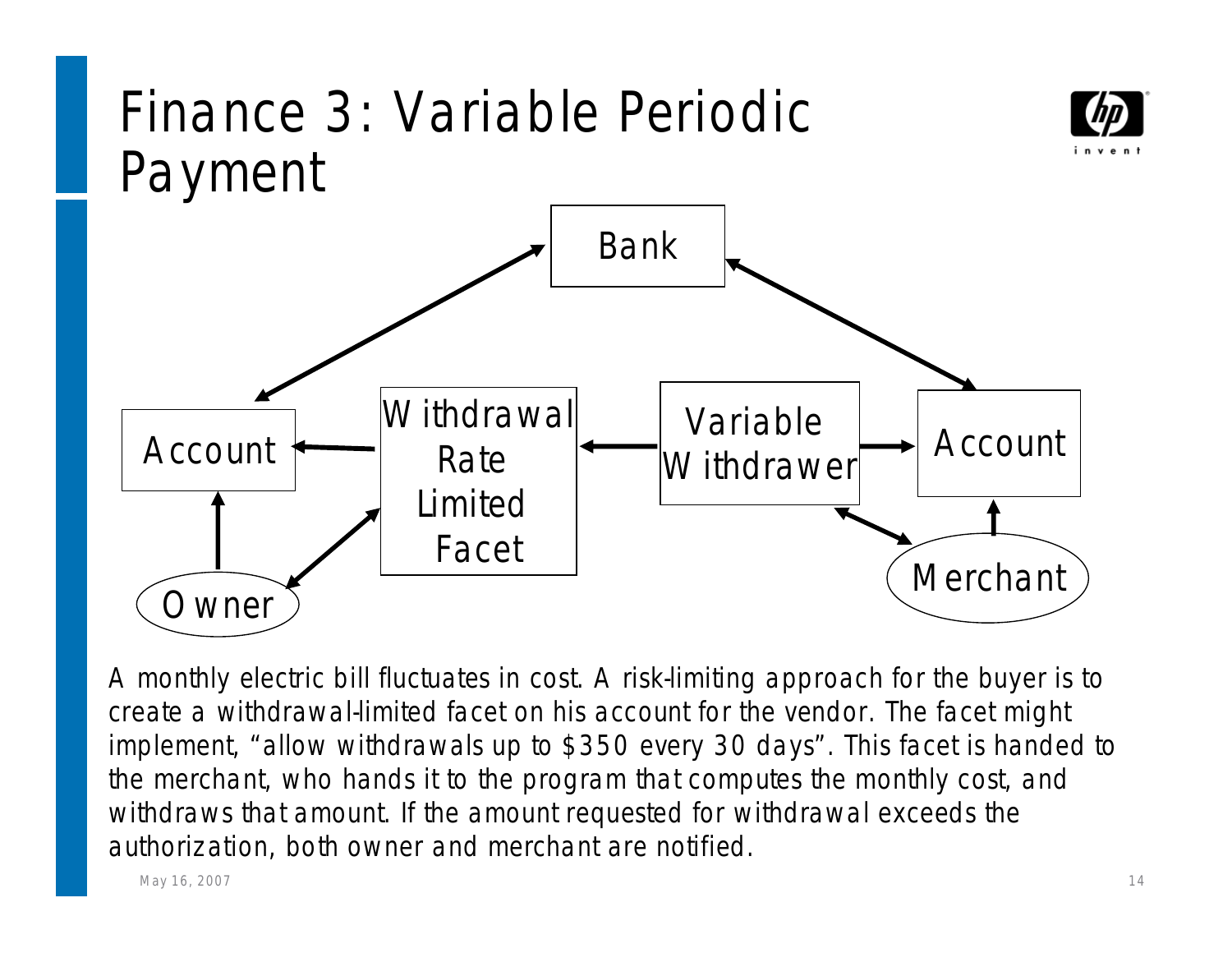

#### Simple Escrow Agent



Escrow Agents and other more complex systems can be built from the components described earlier. Here we have an issuer of a pair of tradable items. The current owners of the items (i.e., the entities who have exclusive, though revocable, forwarders to the items) wish to trade. The owners place their items in an exchanger. Each trader is given a limited facet on the other owner's object used to verify the desired item. When both traders confirm the trade, each trader's original forwarder is revoked, and the verification facets are replaced/upgraded to full power exclusive references. The Diablo II item trading interface works this way. It demonstrates such exchanges can be so intuitive, no instructions are needed to operate safely and effectively.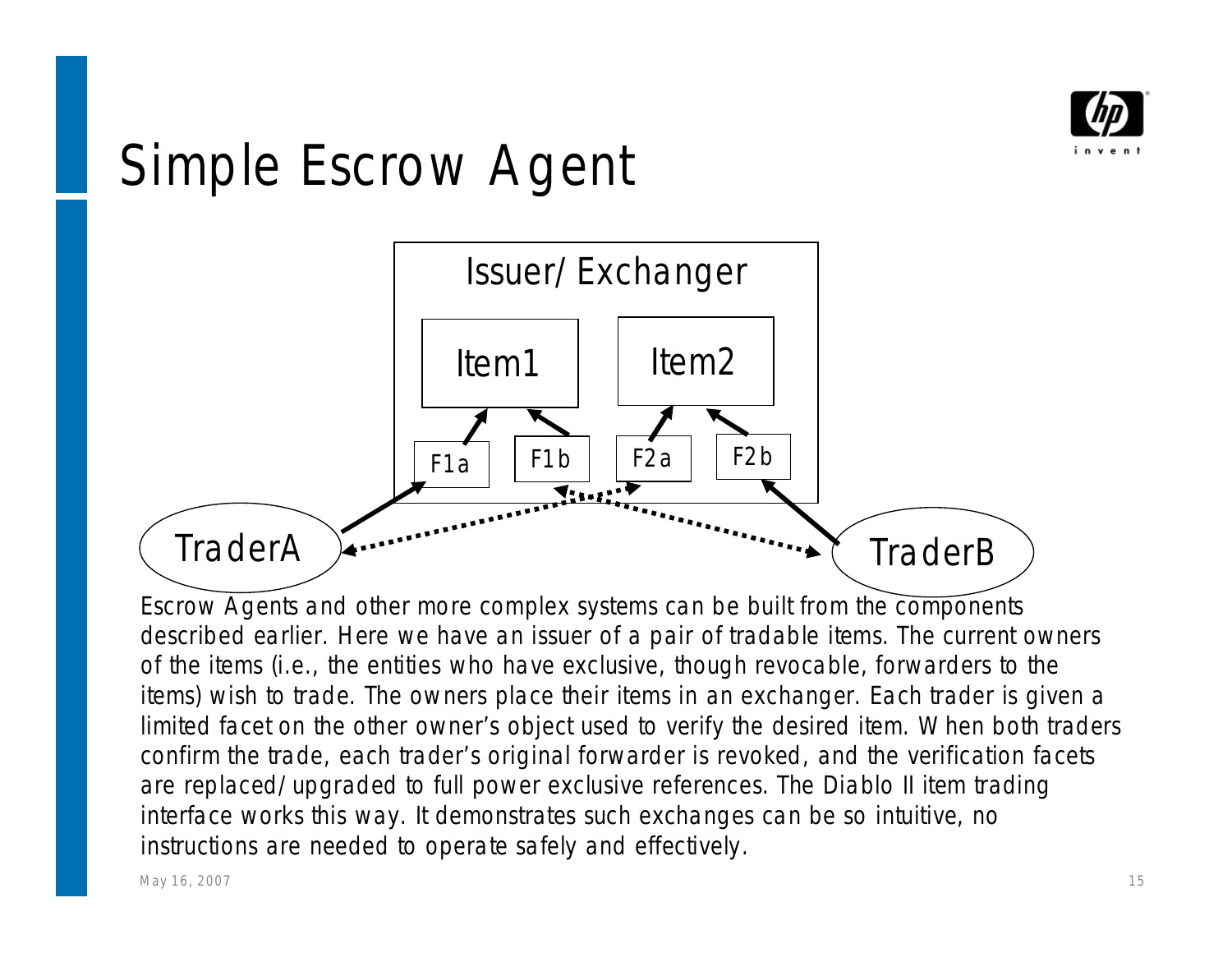

#### The Missing Pictures

The patterns described in this picturebook are simple because they discard the modern fascination with the identities of the participants. Individual Authentication is so pervasive, it is now a part of the problem. Suppose that your car, instead of accepting a delegatable key, demanded that your driver's license match the car's title registry, which happens to be in your spouse's name. Entrepreneurs would leap forward to develop ever more powerful "identity management" for automobiles. We would subcontract to security experts so our teenage daughters could borrow the car to buy milk. Heaven forfend that the daughter, breaking her leg, had to delegate to her best friend to get to the hospital.

The patterns here do not require individual authentication. Rather, these patterns focus on authorization: ask not, "who are you?", but rather, "are you allowed?". This was always the crucial question anyway; by asking this better question, we get a better answer.

Many of the latest buzzwords and hottest technologies in computer security answer the wrong questions. They often actively hinder delegation or POLA or both. A world of secure cooperation would dispense with them. No one would miss their passing. Offenders include:

Multiple Passwords. Centralized Identity Management. Federated Identity Management. Access Control Lists. True Name authentication. Certificate Authorities. File Attachment Suppressors. Trust Zones. Firewalls.

These systems are absent from this picturebook. If this disturbs you, feel welcome to contact the author for more details about their true relevance in a clean, well-lighted place for secure cooperation.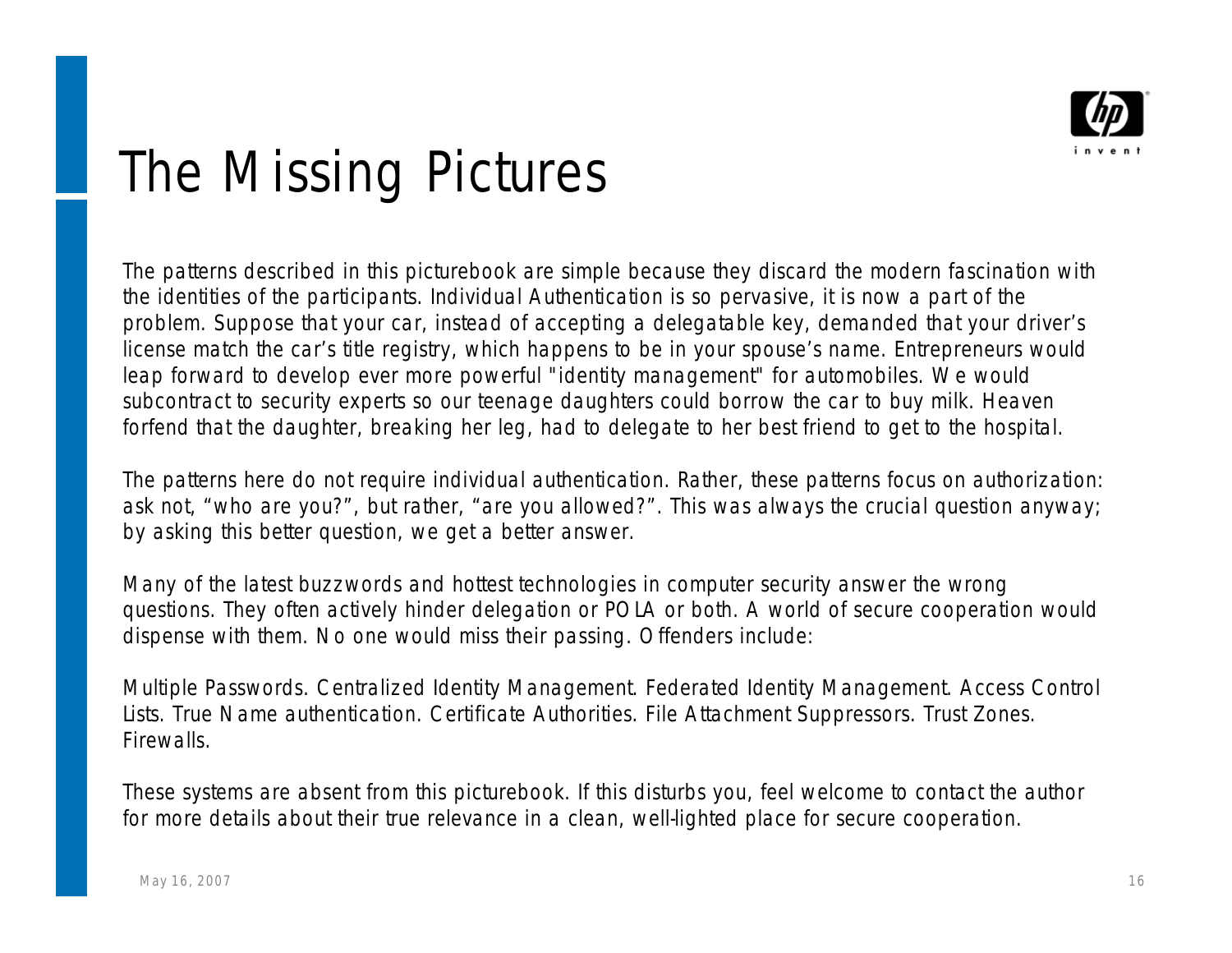

### Sample Code in *E*

Following are samples of code for secure cooperation written in *E*. For more information about *E*, and secure cooperation in general, please visit

http://www.erights.org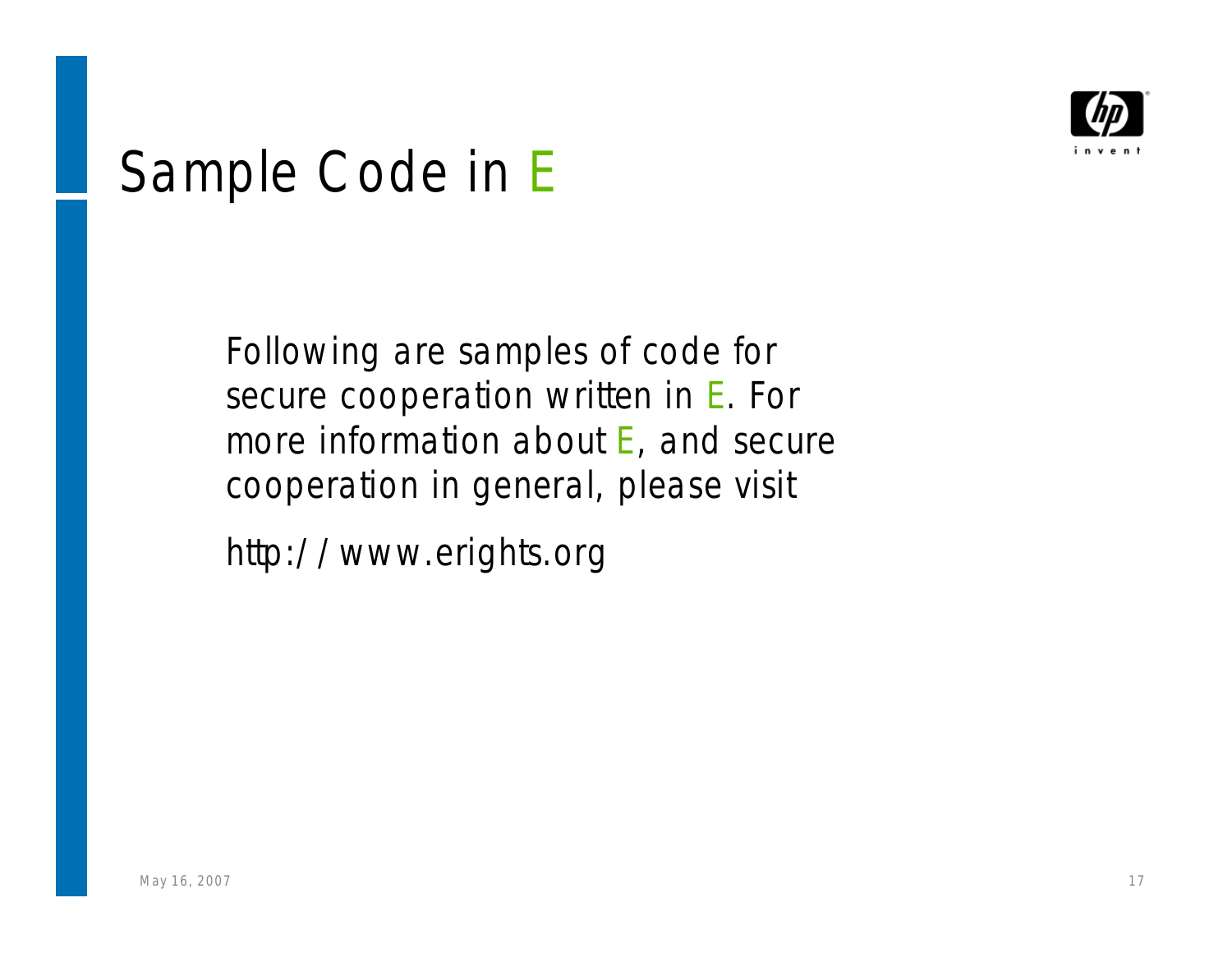

#### Facet

def makeReadOnlyFile(*fullPowerFile*) { def readOnlyFile { to getBytes() { return fullPowerFile.getBytes() } } return readOnlyFile }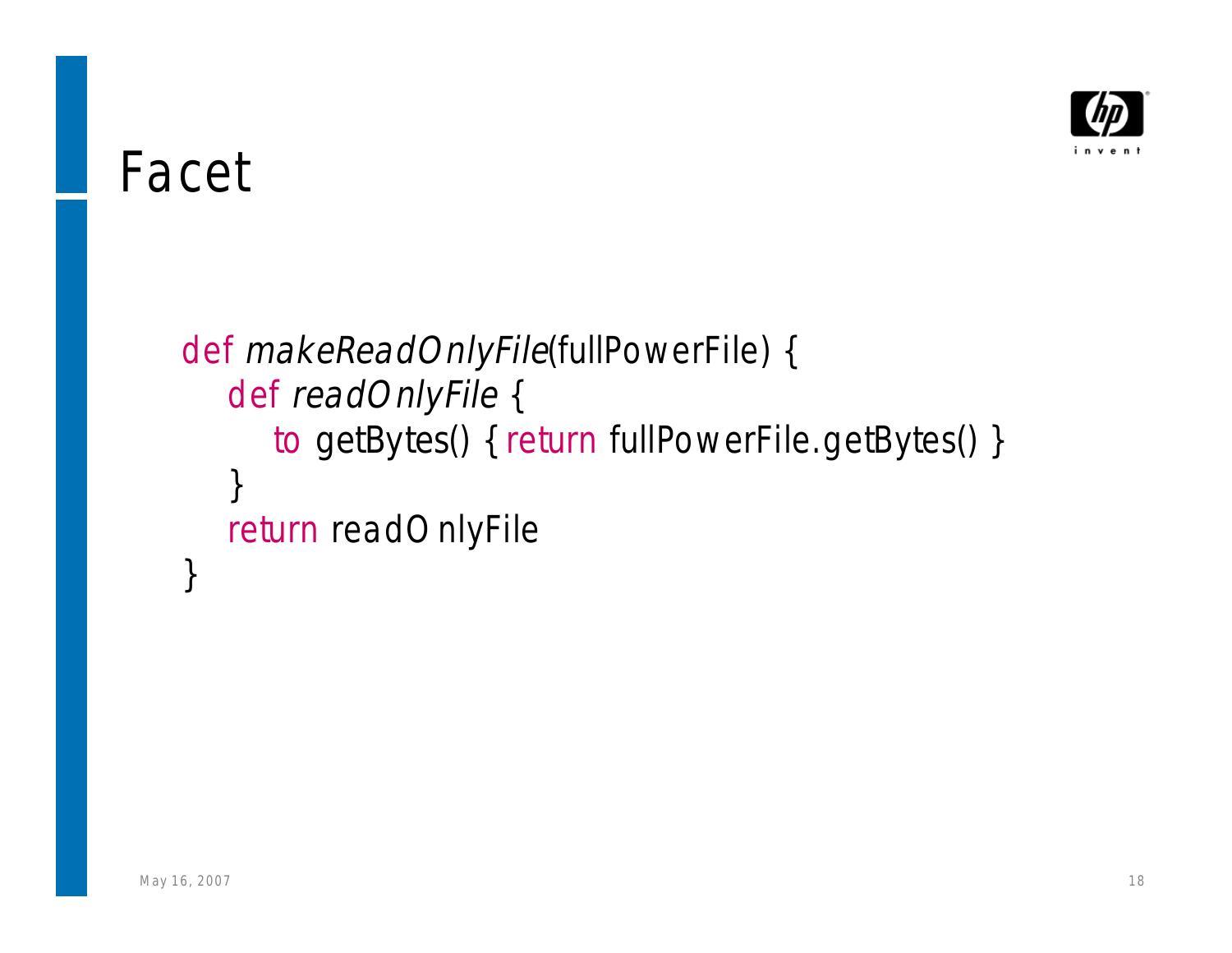

#### Revocable Forwarder

```
def makeForwarderRevokerPair(var target) {
   def forwarder {
      match [verb, args] { E.call(target, verb, args) }
   }
   def revoker {
      to revoke() { target := null }
   }
   return [forwarder, revoker]
}
```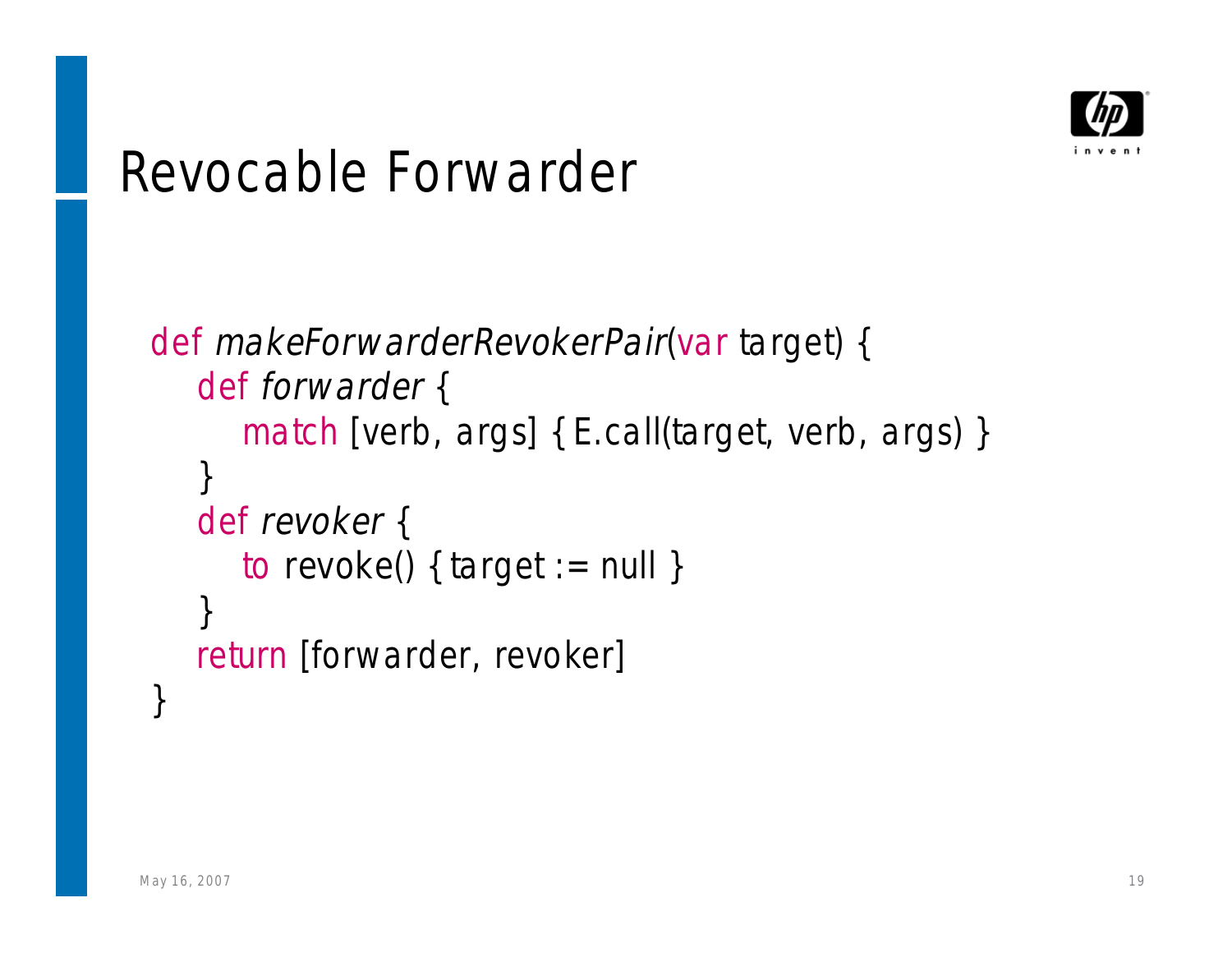

# Logger (Logging Forwarder)

```
def makeLogger(accessedObject, recipientName, logWriter) {
   def logger {
     match [verb, args] {
        logWriter.println("Access: " + recipientName)
        logWriter.println("Method: " + verb)
        for each in args { logWriter.println(" with arg: " + each) }
        E.call(accessedObject, verb, args)
     }
   }
  return logger
}
```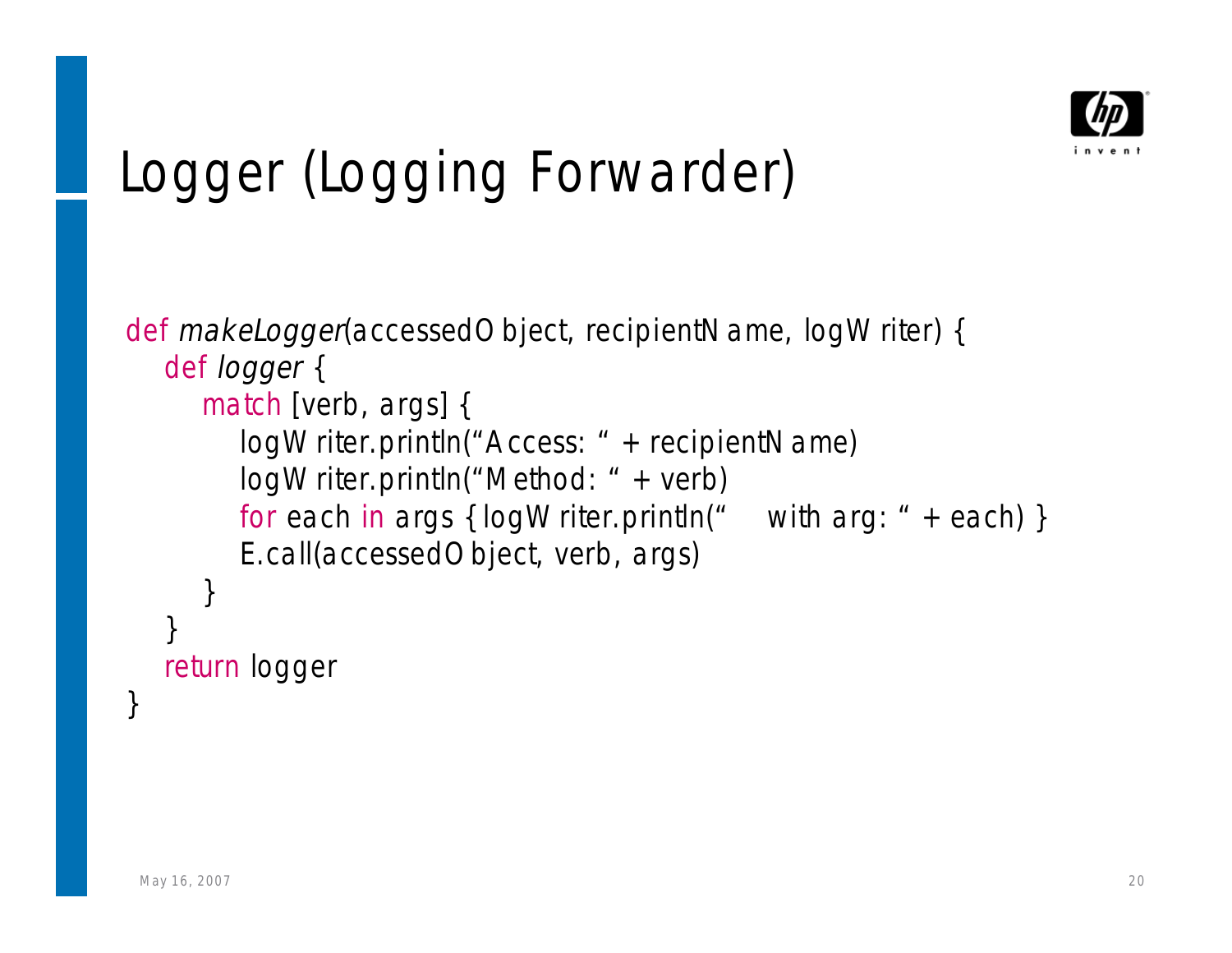

#### Sealer/Unsealer

```
def makeSealerUnsealerPair() {
   var shared := def none {}
   def sealer {
     to seal(obj) {
         return def box { to share() { shared := obj }}
      }
   }
   def unsealer {
     to unseal(box) {
         shared := none
        try { box.share(); require(shared != none)
              return shared
         } finally { shared := none }
       }
   }
   return [sealer,unsealer]
}
```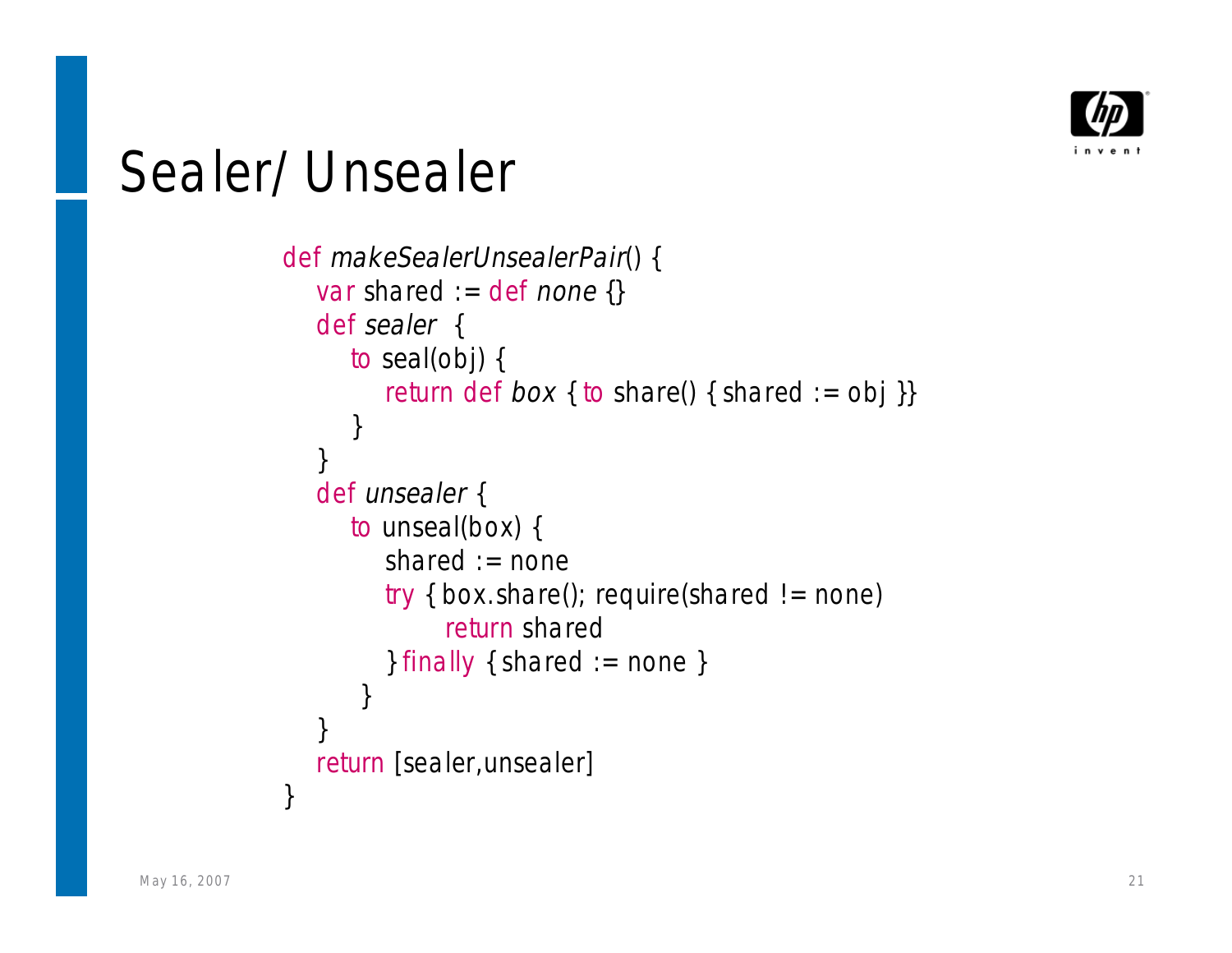

# Simple Bank

```
def makeBank(name :String) :any {
  def [sealer, unsealer] := makeBrandPair(name)
     return def bank {
     to makePurse(var balance :(int >= 0)) :any {
        def decr(amount :(0..balance)) :void {
          balance -= amount
        }
        return def purse {
          to getBalance() :int { return balance }
          to makePurse() :any { return bank.makePurse(0) }
          to getDecr() :any { return sealer.seal(decr) }
          to deposit(amount :int, src) :void {
             unsealer.unseal(src.getDecr())(amount)
             balance += amount} } } } }
```